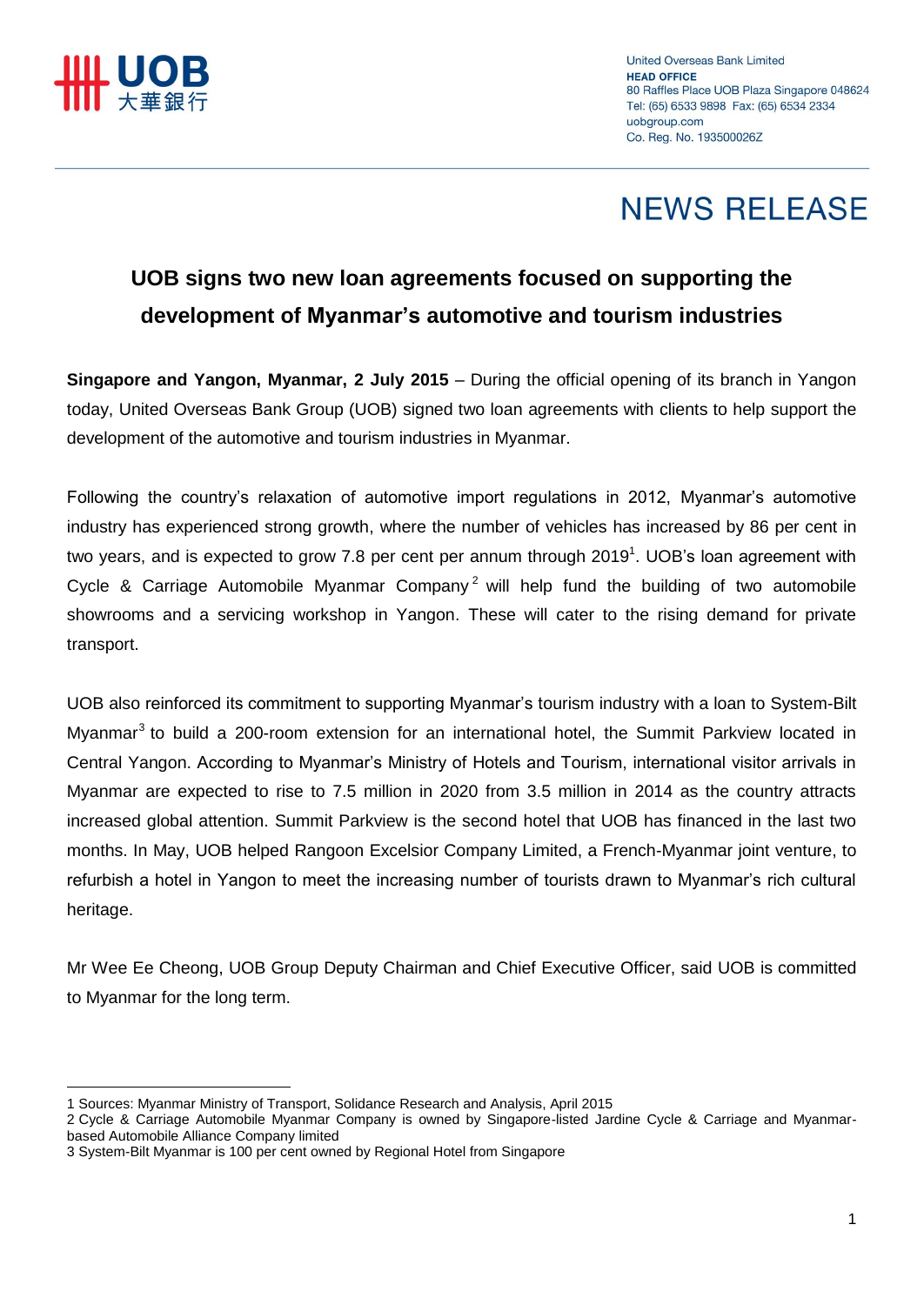

## **NEWS RELEASE**

"We are excited about Myanmar's economic prospects, as are our clients from across continents who are actively investing in the country. Their investments are directed towards meeting Myanmar's growing urbanisation and industrialisation needs and sustainable economic growth. UOB is keen to support sectors that can help create far-reaching and long-term benefits for the country, including investments in infrastructure, manufacturing and tourism," Mr Wee said.

In addition to the new loans signed today, UOB has also provided offshore financing for several clients with projects in the energy sector, one of which was Asiatech Energy in early 2014 – the first Singapore company to build a combined cycle gas-fired power plant in the Mon State of Myanmar to help serve the country's electrical needs.

### **UOB supports international and regional companies in investing in Myanmar**

UOB plans to help its clients invest US\$300 million in Myanmar over the next 12 months. These clients, which include multinational and regional clients based in Europe and Asia, have said investments will be directed mainly at building factories, hotels and commercial properties.

The UOB Yangon branch provides corporate loans, trade and project financing, and cash management solutions for regional and global companies expanding into Myanmar. Across Southeast Asia, UOB has the largest banking network, which includes 156 branches in Thailand, Myanmar's biggest trading partner in the region.

Mr Wee said with UOB's network, experience and expertise, the bank is best placed to support its clients with interests in Myanmar.

"Beyond providing financial solutions, we have a keen understanding of the needs of businesses setting foot on new ground. Through our extensive network across the region and the local team in Myanmar, we have been actively helping our clients connect with industry bodies and business partners as they invest in the country," Mr Wee said.

In 2013, UOB established a Foreign Direct Investment (FDI) Advisory Unit in Yangon to help its clients expand their businesses into Myanmar. The dedicated unit is one of the nine that UOB has set up